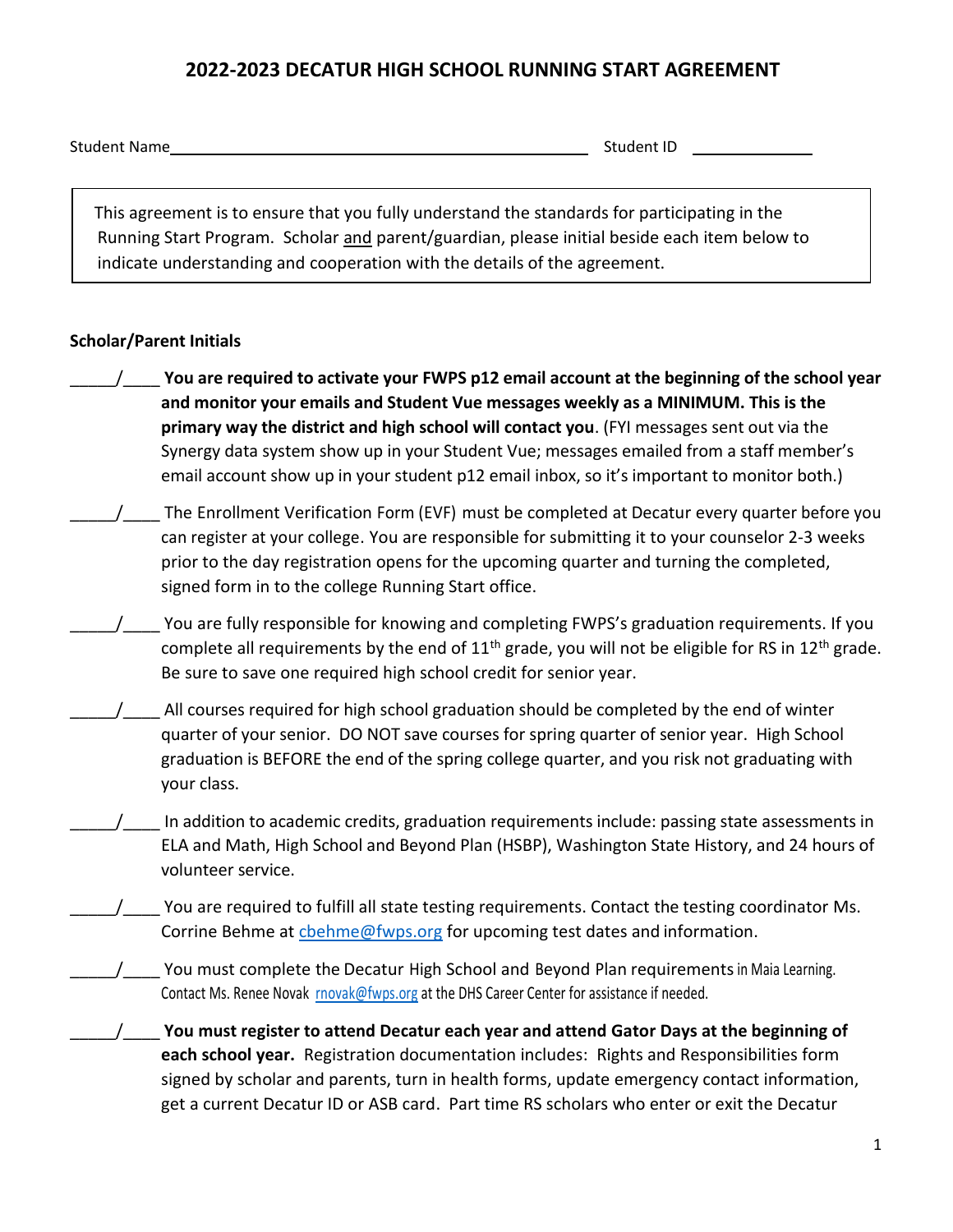## **2022-2023 DECATUR HIGH SCHOOL RUNNING START AGREEMENT**

campus during the school day, must complete and return the "Request for Altered Day" form. Once completed, you will receive a sticker for your ID card allowing you to come and go during school hours. See the Career Center for this form. Enrollment Verification Forms (EVF) will not be signed if these forms are missing.

- You are responsible to inform your Decatur counselor about any changes to your RS plans. If you want to alter your Decatur schedule in any way you inform your counselor. If you withdraw from or fail a college class or take a class different from what was written on your EVF, you must notify your counselor promptly.
- \_\_\_\_\_/\_\_\_\_ Scholars are responsible for being aware of SAT testing dates as well as all senior activities and cap & gown info.
- If you are enrolled in part-time Running Start, you are expected to arrive on time to all classes at Decatur; being released early to attend RS classes is not permitted. Schedule your classes with travel time in mind.
- Parents/Guardians do not have access to their scholar's college classes, grades, assignments, or attendance information. Each family should develop a system to monitor your scholar's progress. For example, schedule a time each week for your scholar to verbally update or log in and show parents status of grades, attendance, upcoming assignments or exams, quarterly registration due dates, upcoming non-school days, etc.
- You are responsible to keep track of class terms and vacation dates college and Decatur calendars and school breaks are not aligned. Missing school at one campus because the other is not in session is unacceptable.
- Students are responsible for their own transportation.
- $\frac{1}{\sqrt{2}}$  Students are responsible for payment of all additional fees, books and supplies.
- \_\_\_\_\_/\_\_\_\_ Students enrolled in the Free and Reduced-Price Lunch Program are eligible for fee waivers, textbook subsidies or loaner books, and to take additional credits at the college at no cost. Each college has their own program and form to support this. **You must reapply for the FRPL program through the FWPS district each year**. If enrolled, your counselor will note that on your quarterly EVF form.
- \_\_\_\_\_/\_\_\_\_ **If you participate in athletics**, you must notify your counselor and the Athletics Director, as there are additional requirements for high school and college eligibility. There will be periodic grades checks and full-time Running Start students must take and pass 13 college credits each quarter. Part time Running Start Students will be counseled individually.
- To continue in Running Start, students must maintain a 2.0 GPA in their college courses and complete 75% of courses enrolled. Falling below these standards results in the college placing the scholar on academic warning, probation or suspension. If suspended from the college, the scholar will be removed from the RS program and return to Decatur full time.